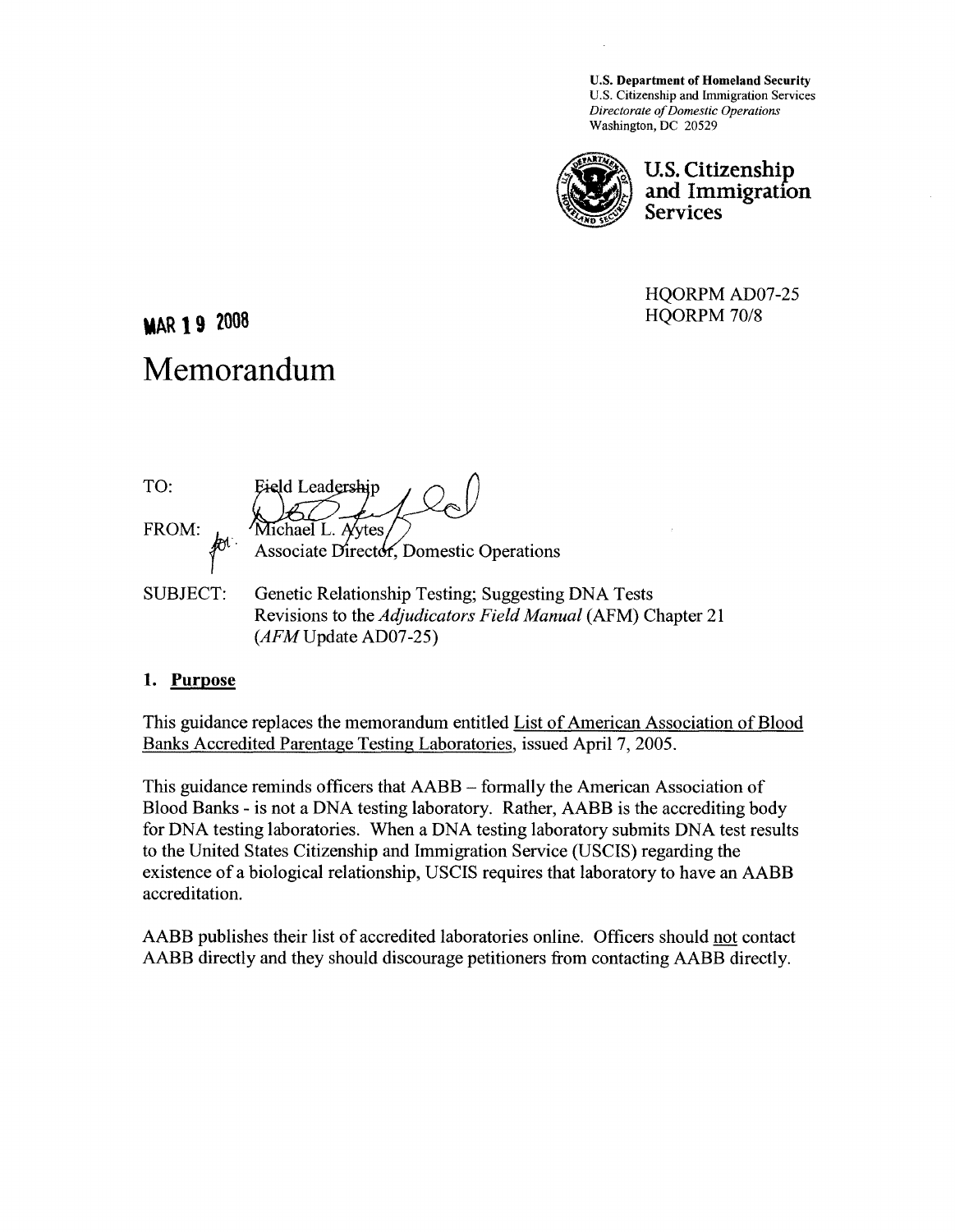Genetic Relationship Testing Revision to Adjudicator's Field Manual *(AFM)* Chapter 21.2(d) Appendix 21.3 American Association of Blood Banks *(AFMUpdate* AD07-25) Page 2

This guidance also reminds officers that USCIS cannot require DNA testing to establish a claimed biological relationship.<sup>1</sup> However, in situations where credible evidence is insufficient to prove the claimed biological relationship, officers may suggest and consider DNA testing results. In such cases, the petitioner must select an accredited laboratory, contact the laboratory directly, and make the necessary arrangements for conducting the tests.

This guidance instructs officers that when they suggest DNA testing, they must identify explicitly the relationship to be tested for.

## 2. Contact Information

Questions regarding the guidance contained in this memorandum should be directed to Fred Ongcapin, Regulations and Product Management, Domestic Operations Directorate, through the appropriate supervisory channels.

## 3. Use

This memorandum is intended solely for the guidance of USCIS personnel in performing their duties relative to adjudications of applications. It is not intended to, does not, and may not be relied upon to create any right or benefit, substantive or procedural, enforceable at law by any individual or other party in removal proceedings, in litigation with the United States, or in any other form or manner.

## 4. AFM Update

Accordingly, the *AFM* is revised as follows:

*G'* 1. The bulleted list following the fourth paragraph *inAFM* 21.2(d)(1)(B) is revised to read as follows:

- DNA testing is absolutely voluntary;
- The costs of DNA testing and related expenses (such as doctor's fees and the cost of transmitting testing materials and blood samples) must be borne exclusively by the petitioner;
- DNA test results be specific to the relationship in question;\* and
- DNA test results do not guarantee the approval of the petition.

<sup>&</sup>lt;sup>1</sup> USCIS policy concerning DNA testing was established in a July 2000 memorandum from Michael D. Cronin, then Acting Executive Associate Commissioner of the INS, which allows field offices to "suggest" DNA testing when other forms of evidence have proved inconclusive. The July 2000 memorandum states that while 8 CFR 204.2(d)(2)(vi) allows directors to require Blood Group Antigen or Human Leukocyte Antigen (HLA) blood parentage tests, there is no similar statutory or regulatory authority allowing them to require DNA testing. *See* Memorandum from Michael D. Cronin, Acting Ex. Assoc. Comm., Programs, HQADN, Guidance on Parentage Testing for Family-Based Immigrant Visa Petitions (July 24, 2000).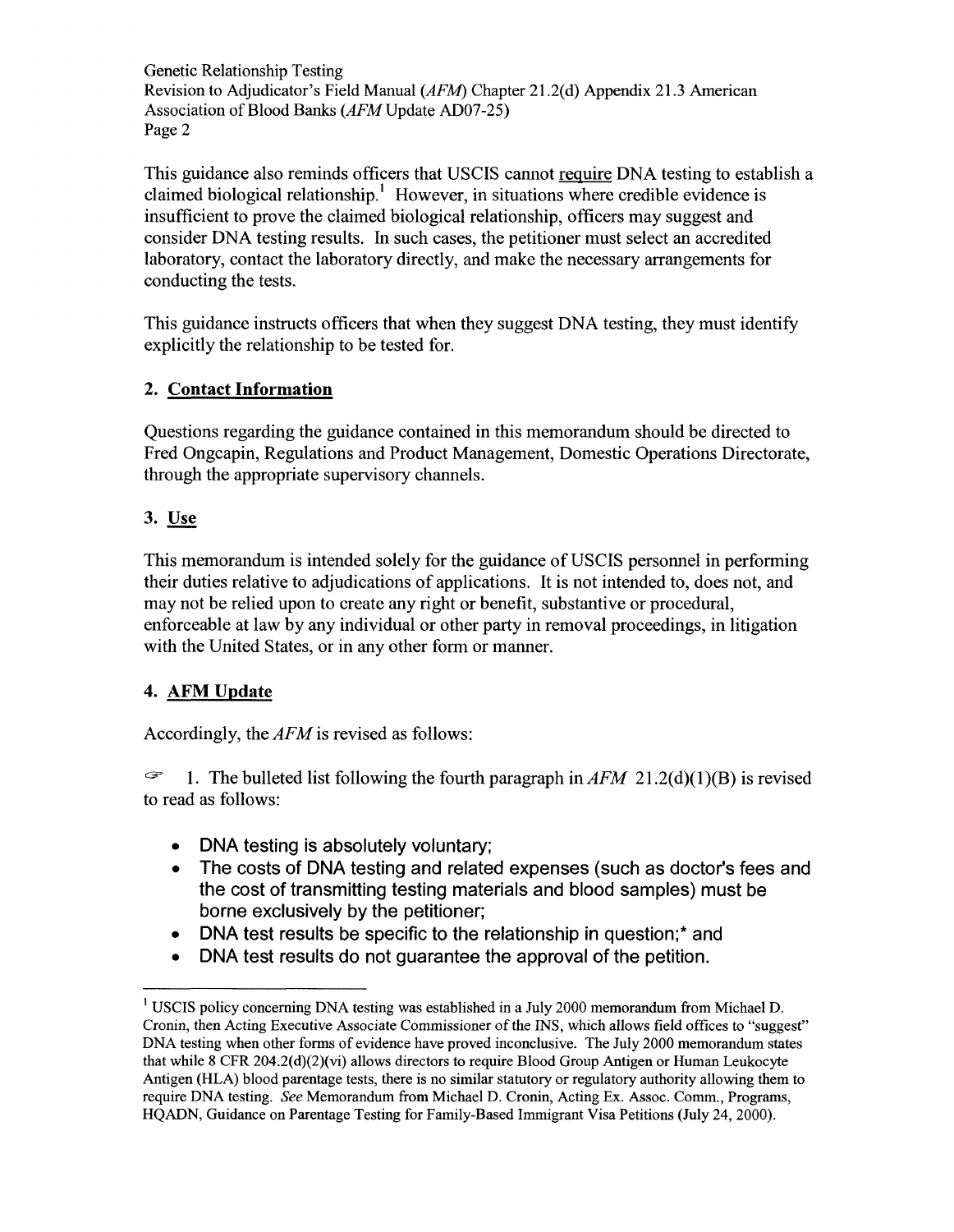Genetic Relationship Testing Revision to Adjudicator's Field Manual *(AFM)* Chapter 21.2(d) Appendix 21.3 American Association of Blood Banks (AFMUpdate AD07-25) Page 3

\*If a relationship is in question, and you have suggested DNA testing for additional evidence, you must identify the specific genetic relationship to be tested. It is not sufficiently specific for you to ask whether two people are "related;" rather, you must indicate how you think they may be relatedparent/child, grandparent/grandchild, siblings, etc. For example, asking whether the putative husband and putative wife are actually siblings, rather than unrelated, is a legitimate question that may be answered by the testing laboratory. Furthermore, it is important to note that DNA testing that establishes a parent-child relationship does not negate any requirement for "legitimation" that may apply to certain parent-child relationships, nor would it support approval of a petition or application if the legal parent-child relationship was terminated by adoption.

 $\subsetneq$ *2. AFM* chapter 21.2(d)(1)(G) is revised in its entirety to read as follows:

(G) Parentage Testing Procedures. AABB accredits parentage-testing laboratories for a two-year period. The current list of AABB accredited parentage testing laboratories is available online at aabb.org. Officers must pay close attention to the '.org' in the online address to be sure they have the correct website and the correct list of accredited laboratories. Officers may accept parentage testing results only from laboratories on this list.

Officers should not contact AABB directly and should discourage petitioners from contacting AABB directly. AABB does not provide DNA testing directly. AABB merely accredits laboratories and publishes the list of accredited laboratories online.

The accreditation standards were developed by the committee on parentage testing of AABB under a grant from the Federal Office of Child Support Enforcement of the U.S. Department of Health and Human Services and with assistance of special consultants and representatives from the American Bar Association, American Medical Association, American Society of Clinical Pathologists, American Society for Histocompatibility and Immunogenetics and the College of American Pathologists.

The burden of proof is on the petitioner to show that the laboratory chosen is accredited by AABB.

When a field office requires blood testing or when it suggests DNA testing, it should provide the petitioner with the list of AABB accredited laboratories and explain to the petitioner that state designations on the list are for laboratory headquarters. Many laboratories have collection sites in many different states and locations. The petitioner must select a laboratory, contact the laboratory directly, and make the necessary arrangements for conducting the tests. To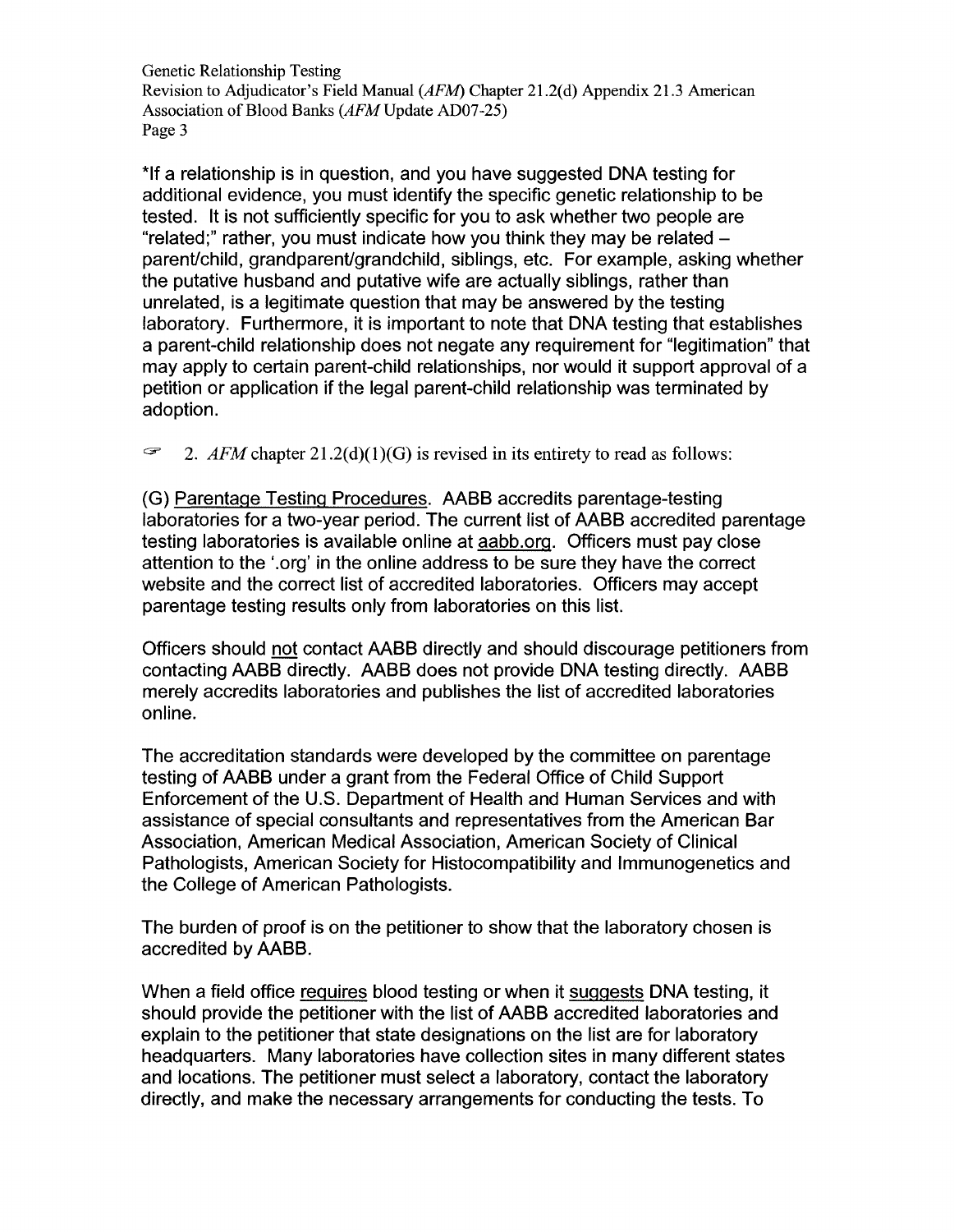Genetic Relationship Testing Revision to Adjudicator's Field Manual *(AFM)* Chapter 21.2(d) Appendix 21.3 American Association of Blood Banks (AFM Update AD07-25) Page 4

ensure the integrity of the test results, all stages of parentage testing must be conducted under appropriate safeguards. These safeguards must include strict controls concerning:

- protection of the chain of custody of blood or tissue samples;
- identification of the parties to be tested, generally by photographing individuals being tested; and
- correct presentation of test results.

Communication should be directly between the laboratory and the civil surgeon or panel physician or the field office. Under no circumstances should a third party, including the individuals being tested, be permitted to carry or transport blood or tissue samples or test results. Since the applicant bears full financial responsibility for testing, USCIS has no objection to that person receiving a copy of the test results from the laboratory or panel physician. It is imperative that the same facility tests both the alleged child and the alleged parent(s). Where the petitioner is physically present in the U.S., a U.S.-based lab must conduct the tests and relay the results. Instructions usually require the participation of a witness, identification taken from all (adult) parties involved, and photographs taken of all parties.

C? 3. *AFM* Appendix 21-3, American Association of Blood Banks is revised in its entirety to read as follows:

Appendix 21-3 AABB.

Editor's Note: The following information was obtained from:

AABB 8101 Glenbrook Road Bethesda, MD 20814-2749

Website: www.aabb.org

Part A: Accredited Parentage Testing Laboratories. A current list of AABB accredited parentage testing laboratories can be viewed at: http://www.aabb.org. You must access the AABB website set forth above to obtain current laboratory information.

Please be advised that the AABB website lists only the headquarters or primary location for each AABB laboratory. In fact, many of the laboratories listed have multi-state and/or multi-site locations despite being listed under only one state. Therefore, it is necessary to go to the selected laboratory's website to identify all locations and contact information for that particular laboratory.